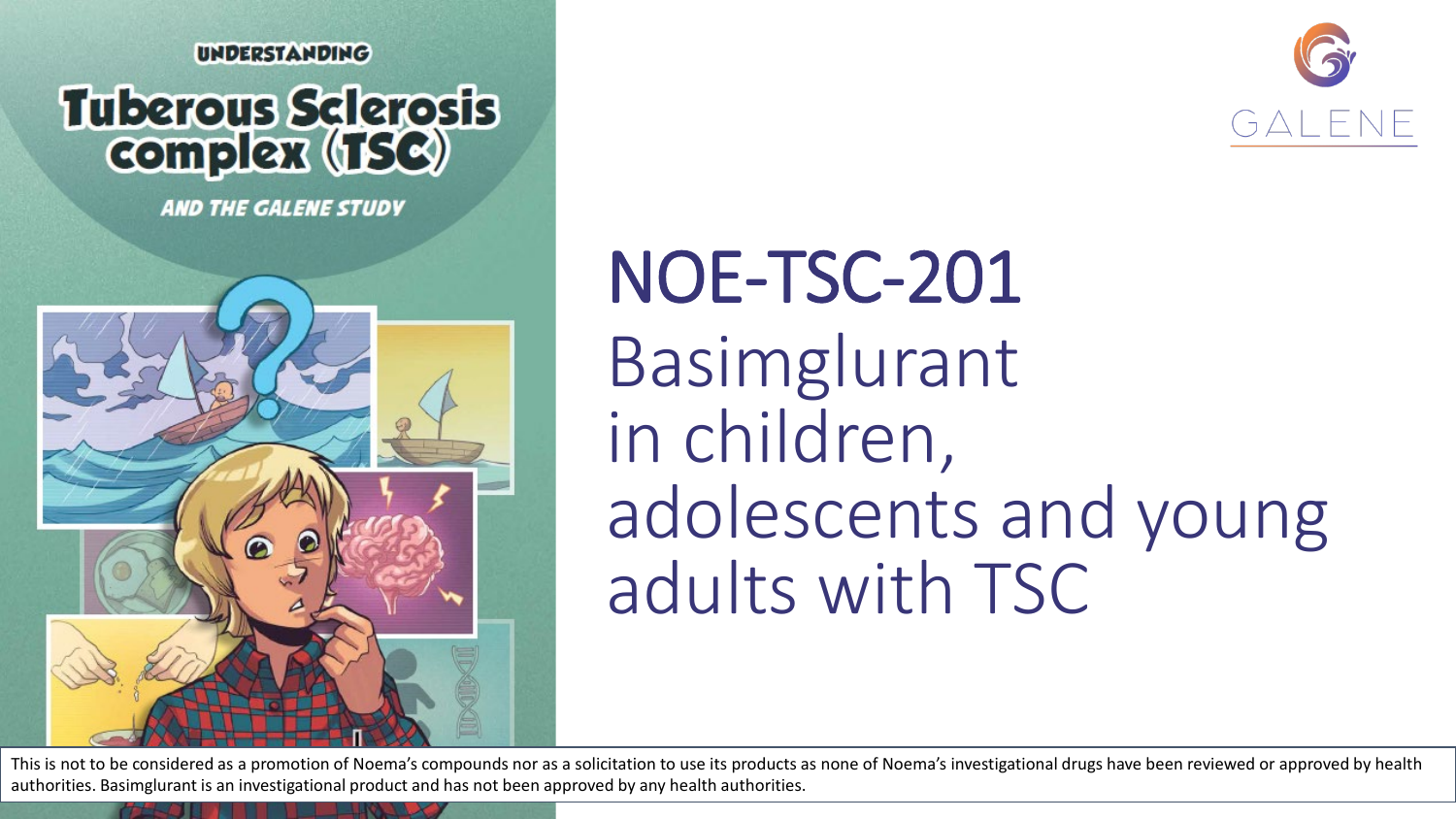

GALENE

**Galene Study Design** 

*(schematic)*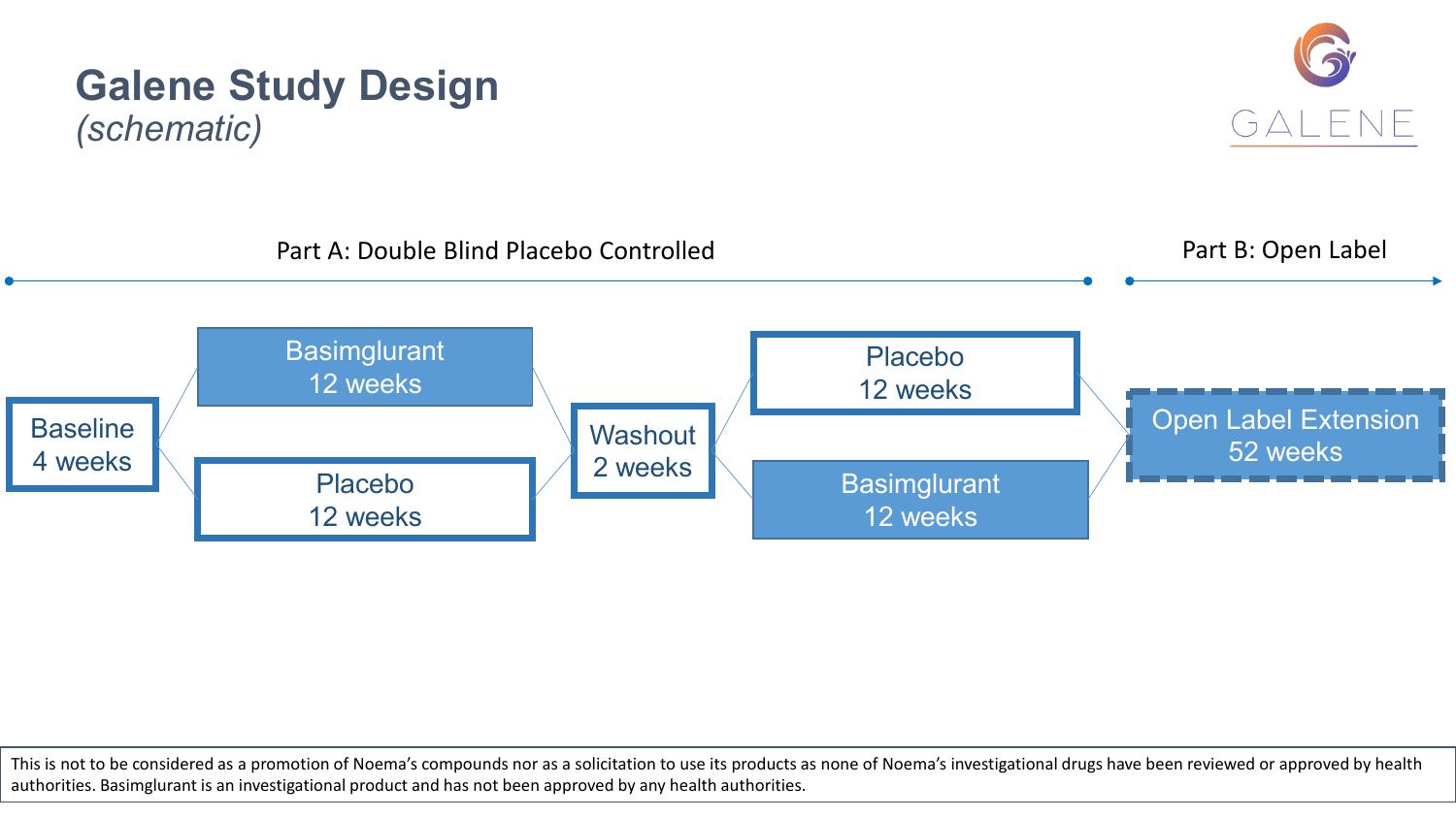